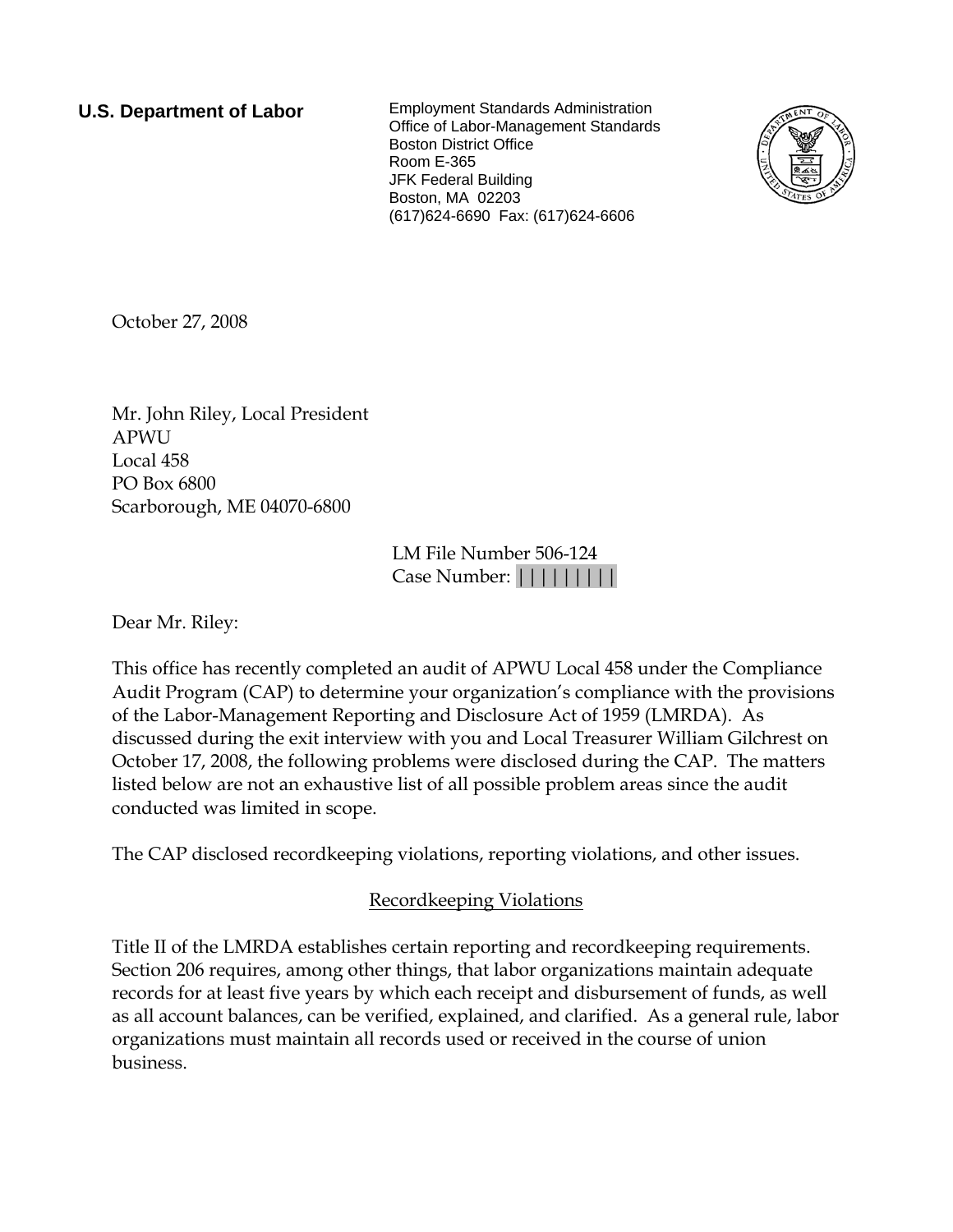Mr. John Riley October 27, 2008 Page 2 of 6

For disbursements, this includes not only original bills, invoices, receipts, vouchers, and applicable resolutions, but also documentation showing the nature of the union business requiring the disbursement, the goods or services received, and the identity of the recipient(s) of the goods or services. In most instances, this documentation requirement can be satisfied with a sufficiently descriptive expense receipt or invoice. If an expense receipt is not sufficiently descriptive, a union officer or employee should write a note on it providing the additional information. For money it receives, the labor organization must keep at least one record showing the date, amount, purpose, and source of that money. The labor organization must also retain bank records for all accounts.

The audit of Local 458's 2007 records revealed the following recordkeeping violations:

1. General Reimbursed and Credit Card Expenses

Local 458 did not retain adequate documentation for reimbursed expenses and credit card expenses incurred by union officers and employees totaling at least \$270. For example, documentation for union officers and employees' meals incurred while attending union conferences, conventions, and other authorized labor training were not maintained by the local.

As previously noted above, labor organizations must retain original receipts, bills, and vouchers for all disbursements. The president and treasurer (or corresponding principal officers) of your union, who are required to sign your union's LM report, are responsible for properly maintaining union records.

### 2. Meal Expenses

Local 458 did not require officers and employees to submit itemized receipts for meal expenses totaling at least \$4,475. The union must maintain itemized receipts provided by restaurants to officers and employees. These itemized receipts are necessary to determine if such disbursements are for union business purposes and to sufficiently fulfill the recordkeeping requirement of LMRDA Section 206.

Local 458 records of meal expenses did not always include written explanations of union business conducted or the names and titles of the persons incurring the restaurant charges. For example, meal expenses incurred by union officers and employees while in attendance at the APWU National Convention and while on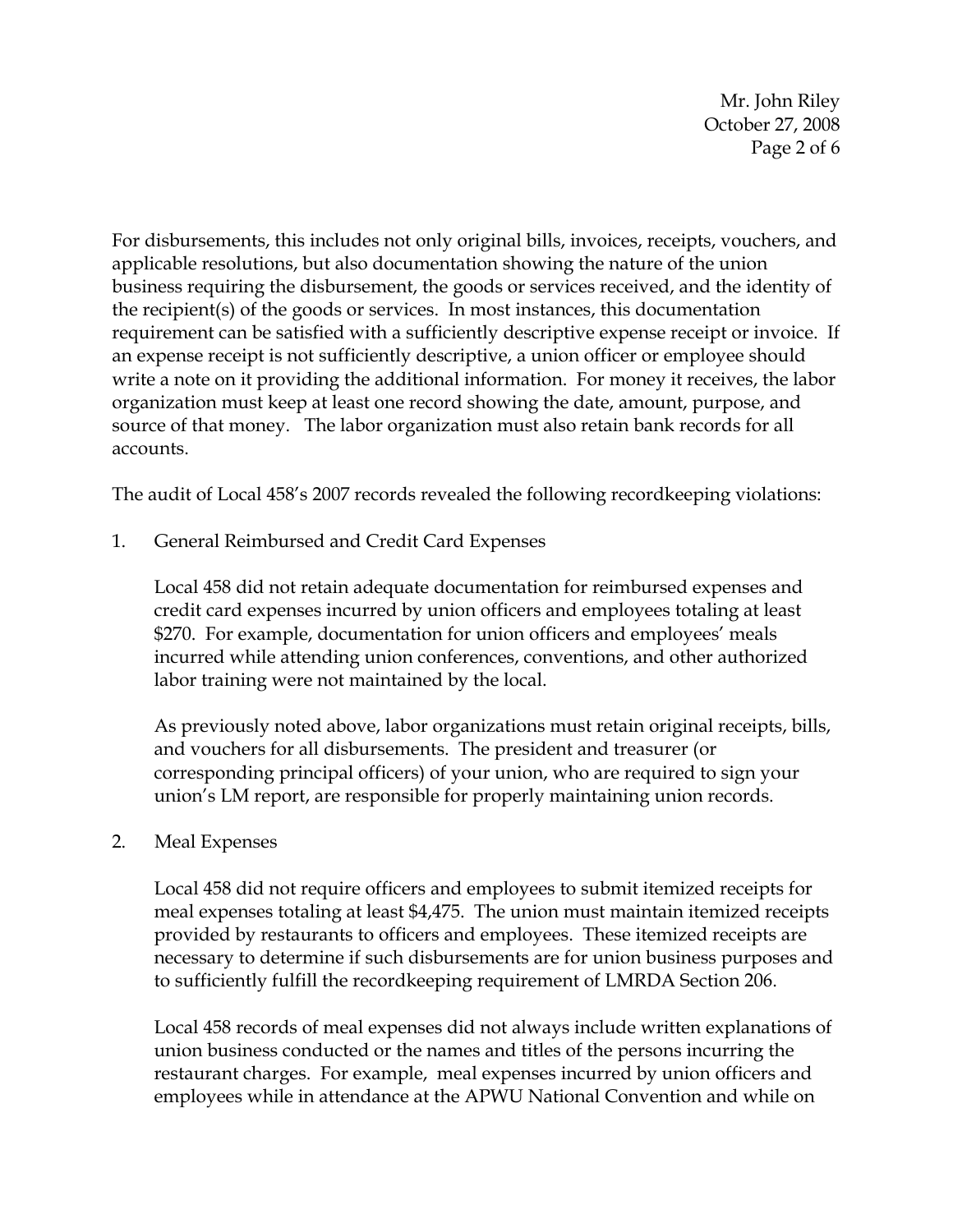Mr. John Riley October 27, 2008 Page 3 of 6

other official union business did not include written explanations. Union records of meal expenses must include written explanations of the union business conducted and the full names and titles of all persons who incurred the restaurant charges. Also, the records retained must identify the names of the restaurants where the officers or employees incurred meal expenses.

### 3. Other Expenses

Local 458 did not retain adequate documentation for at least \$1,350 in local expenses during the audit period. These expenses included: postage, per capita payments, accounting software, and other local office and administrative expenses. As previously noted above, labor organizations must retain adequate documentation to sufficiently fulfill the recordkeeping requirements of LMRDA Section 206.

### 4. Other Receipts

Local 458 did not retain documentation for local receipts totaling at least \$1,200 during the audit period. These receipts included the following: t-shirt sales, dues received from retirees, repayment of union officers or employees' personal expenses charged to local, repayment of overpayments received by union officers or employees, reimbursements to the local from APWU of Maine for convention costs, and other receipts.

As previously noted above, labor organizations must retain at least one record showing the date, amount, purpose, and source of money received. The president and treasurer (or corresponding principal officers) of your union, who are required to sign your union's LM report, are responsible for properly maintaining union records.

### 5. Disposition of Property

Local 458 did not maintain an inventory of hats, jackets, and other property it purchased, sold, or gave away. The union must report the value of any union property on hand at the beginning and end of each year in Item 30 (Other Assets) of the LM-3. The union must retain an inventory or similar record of property on hand to verify, clarify, and explain the information that must be reported in Item 30.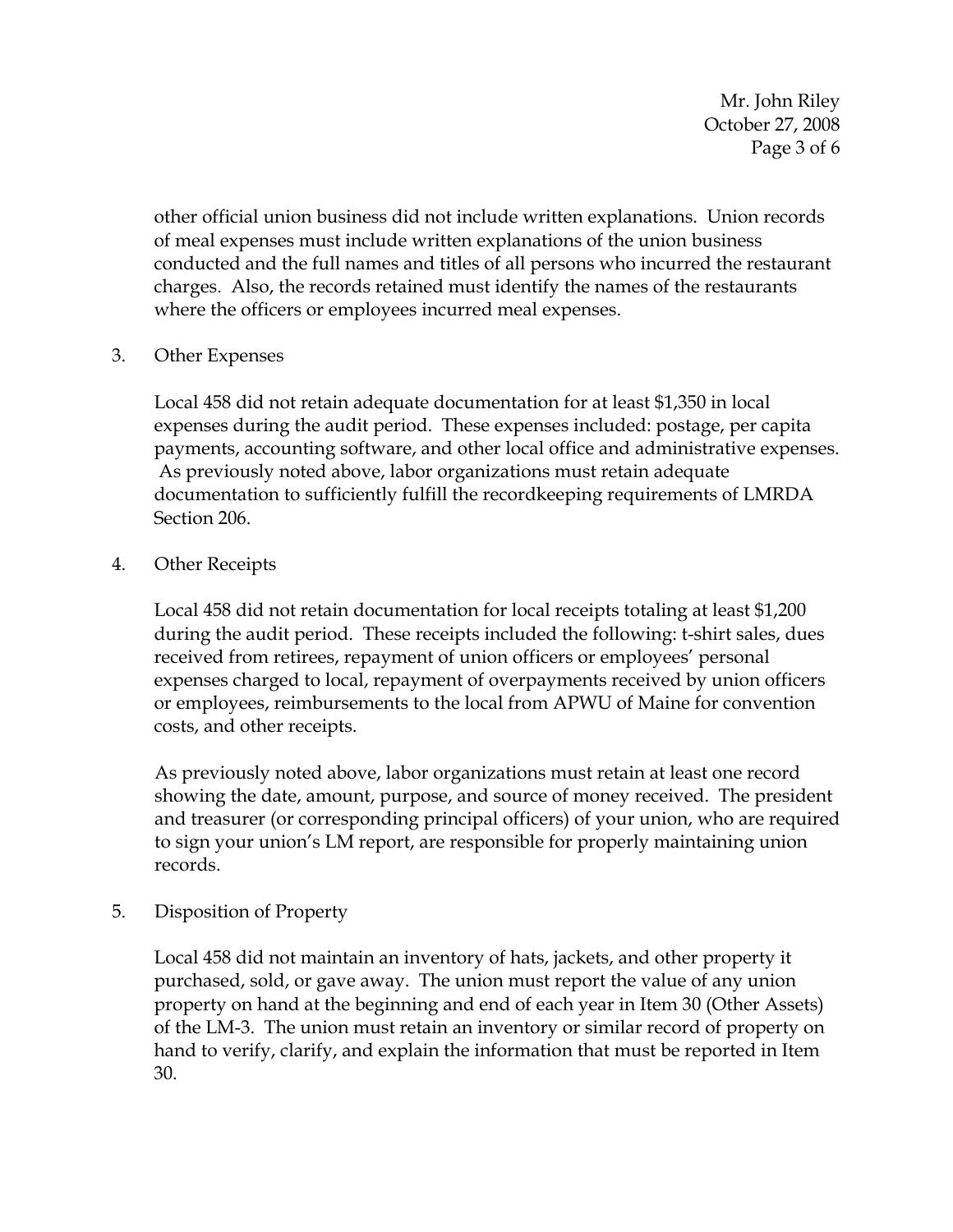Mr. John Riley October 27, 2008 Page 4 of 6

The union must record in at least one record the date and amount received from each sale of union hats, jackets and other items.

6. Receipt Dates not Recorded

Entries in Local 458's receipts journal reflect the date the union deposited money, but not the date money was received. Union receipts records must show the date of receipt. The date of receipt is required to verify, explain, or clarify amounts required to be reported in Statement B (Receipts and Disbursements) of the LM-3. The LM-3 instructions for Statement B state that the labor organization must record receipts when it actually receives money and disbursements when it actually pays out money. Failure to record the date money was received could result in the union reporting some receipts for a different year than when it actually received them.

7. Failure to Maintain Bank Statements

Local 458 did not maintain three months of bank statements for the fiscal year ending March 31, 2007. The union must maintain all bank statements.

Based on your assurance that Local 458 will retain adequate documentation in the future, OLMS will take no further enforcement action at this time regarding the above violations.

# Reporting Violations

The audit disclosed a violation of LMRDA Section 201(b), which requires labor organizations to file annual financial reports accurately disclosing their financial condition and operations. The Labor Organization Annual Report (Form LM-3) filed by Local 458 for fiscal year ending March 31, 2007, was deficient in the following areas:

1. Disbursements to Officers

Local 458 did not include some reimbursements to officers totaling at least \$3,300 in the amounts reported Item 24 (All Officers and Disbursements to Officers). It appears the union erroneously reported these payments in Item 54 (Other Disbursements).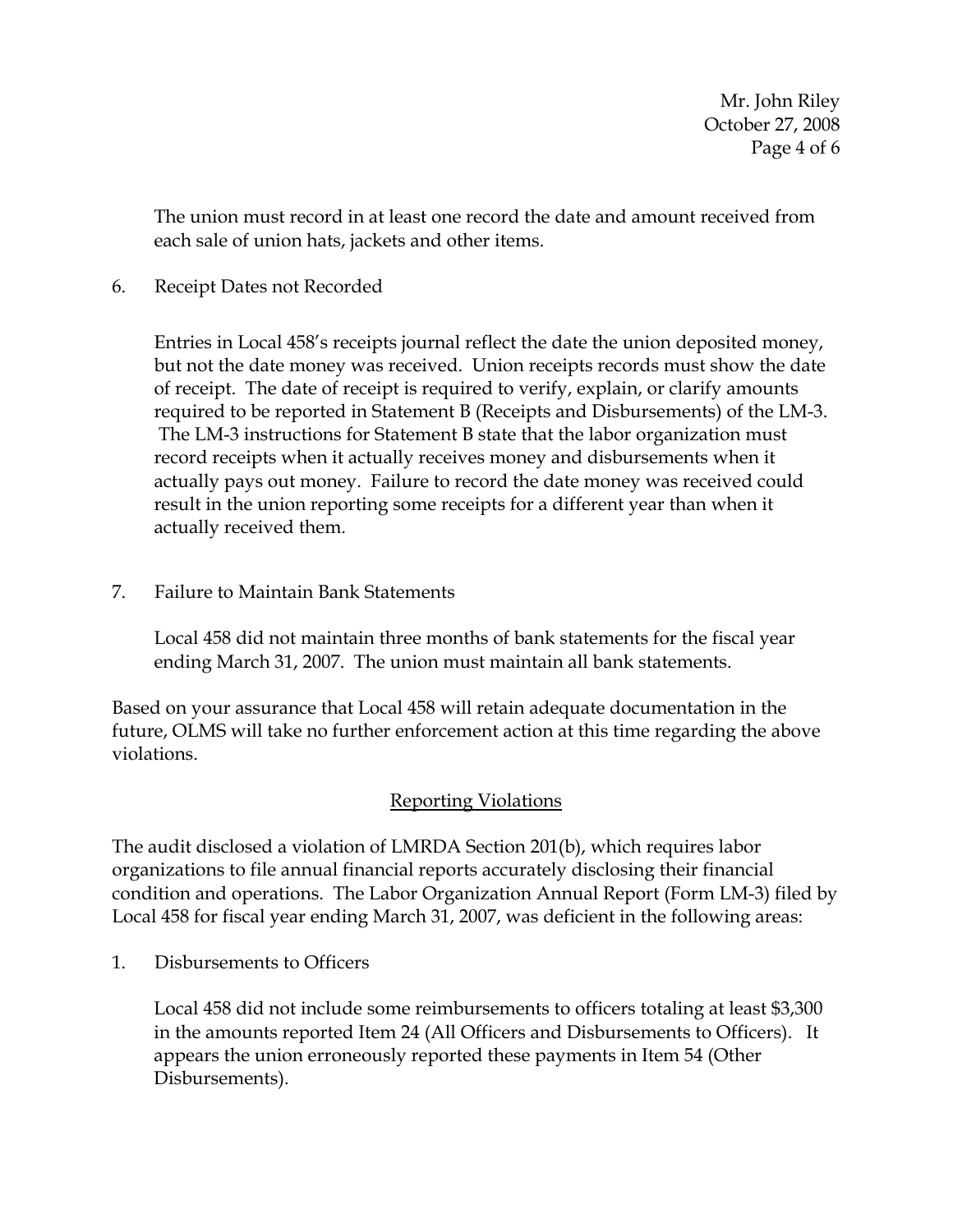Mr. John Riley October 27, 2008 Page 5 of 6

The union must report most direct disbursements to Local 458 officers and some indirect disbursements made on behalf of its officers in Item 24. A "direct disbursement" to an officer is a payment made to an officer in the form of cash, property, goods, services, or other things of value. See the instructions for Item 24 for a discussion of certain direct disbursements to officers that do not have to be reported in Item 24. An "indirect disbursement" to an officer is a payment to another party (including a credit card company) for cash, property, goods, services, or other things of value received by or on behalf of an officer. However, indirect disbursements for temporary lodging (such as a union check issued to a hotel) or for transportation by a public carrier (such as an airline) for an officer traveling on union business should be reported in Item 48 (Office and Administrative Expense).

2. Cash Reconciliation

It appears that the cash figures reported in Item 25 are not the cash figures according to the union's books after reconciliation to the bank statements. The instructions for Item 25 state that the union should obtain account balances from its books as reconciled to the balances shown on bank statements.

3. Failure to Properly Categorize Disbursements

Local 458 did not correctly categorize at least \$14,000 in office and administrative payments in Item 48 (Office and Administrative Expenses) and \$5,290 in fixed asset payments in Item 52 (Purchase of Investments and Fixed Assets). It appears as though the local erroneously reported these disbursements in Item 54 (Other Disbursements). The instructions for Item 48 state the total amount of ordinary office and administrative expenses, for example, rent, utilities, office supplies, postage, subscriptions, fidelity bond premiums, etc. must be entered in Item 48. The instructions for Item 52 state the total disbursements for all investments and fixed assets purchased by your organization during the fiscal year must be entered in Item 52.

I am not requiring that Local 458 file an amended LM report for 2007 to correct the deficient items, but Local 458 has agreed to properly report the deficient items on all future reports it files with OLMS.